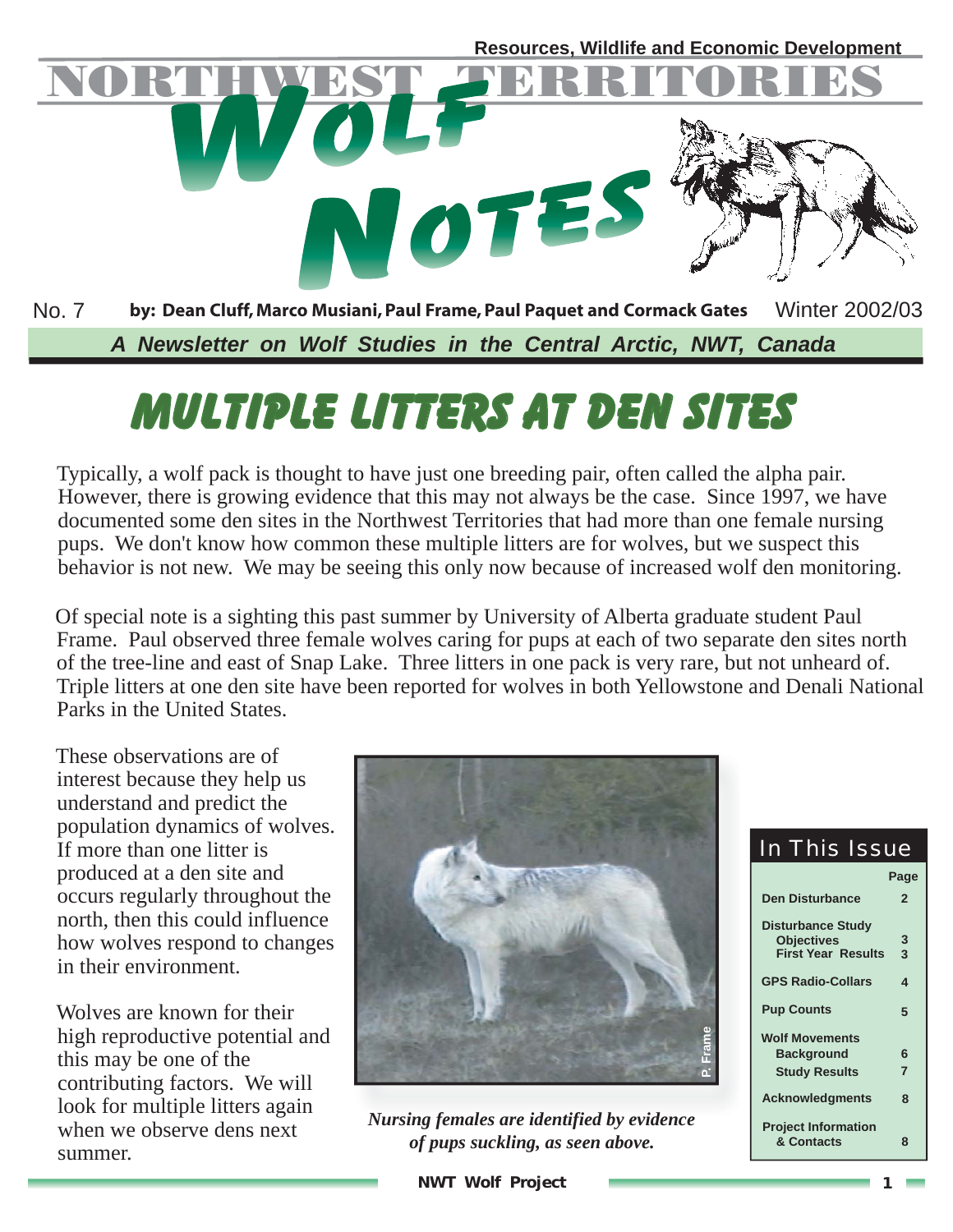# **A Question of Disturbance**

Wolves do not necessarily remain at one den or rendezvous site for an entire season. At any time wolves may relocate their den unexpectedly, but doing so can be a significant undertaking, especially if the pups are small and cannot travel on their own. If relocating a site affects the survival of pups, then doing so can have an impact on wolf numbers.

There are a range of disturbances wolves may be exposed to and these in turn can lead to a variety of responses. Individual wolves may also respond differently to the same stimulus. Often, relocating a home site is a response to a disturbance. However, when the disturbance is human-caused, the impact may be viewed differently than a non-human disturbance.

Perhaps then, it is not surprising to find conflicting results or differing opinions about the impacts of disturbance to wolves. Seldom are there sets of controlled experiments that can definitively determine what disturbance is significant and what is not. A research design that considers all these factors may still be affected by small sample size. Wolf dens in most areas are difficult to find and access for study.

Wolves denning on the tundra provide a unique opportunity to study disturbance. The treeless tundra

allows an unobscured view of a wolf den from a distance. Remote observation can determine the various roles of the adults at the den and the number of pups present.



To help us address wolf den site disturbance, we enlisted the help of Paul Frame, a graduate (M.Sc.) student at the University of Alberta, and his supervisor, Dr. David Hik. Paul has considerable experience with wolves already, beginning with his B.Sc. at

the University of Minnesota where he was involved in live-trapping wolves for a wolf/deer study. Paul gained further experience on the Mexican Wolf Recovery Project in Arizona and as a seasonal biologist for the Northern Rockies Wolf Recovery Project in Montana. Welcome aboard Paul!



*A pup solicits food from an adult.*

While the vastness of the tundra landscape imposes logistic hurdles, the number of known active wolf den sites is relatively high and reasonable sample sizes can be achieved.

Disturbance studies are highly relevant to the north. Human activity on the tundra has increased significantly since the discovery of diamonds over a decade ago. Gold and base metal discoveries also contribute to exploration and development. Other activities such as outfitting and ecotourism put additional people on the land. The presence of people, their specific activities, and the infrastructure they require, all contribute to potential disturbances to denning wolves.

**Wolf Notes 7**

**L. Ruechel**

**2**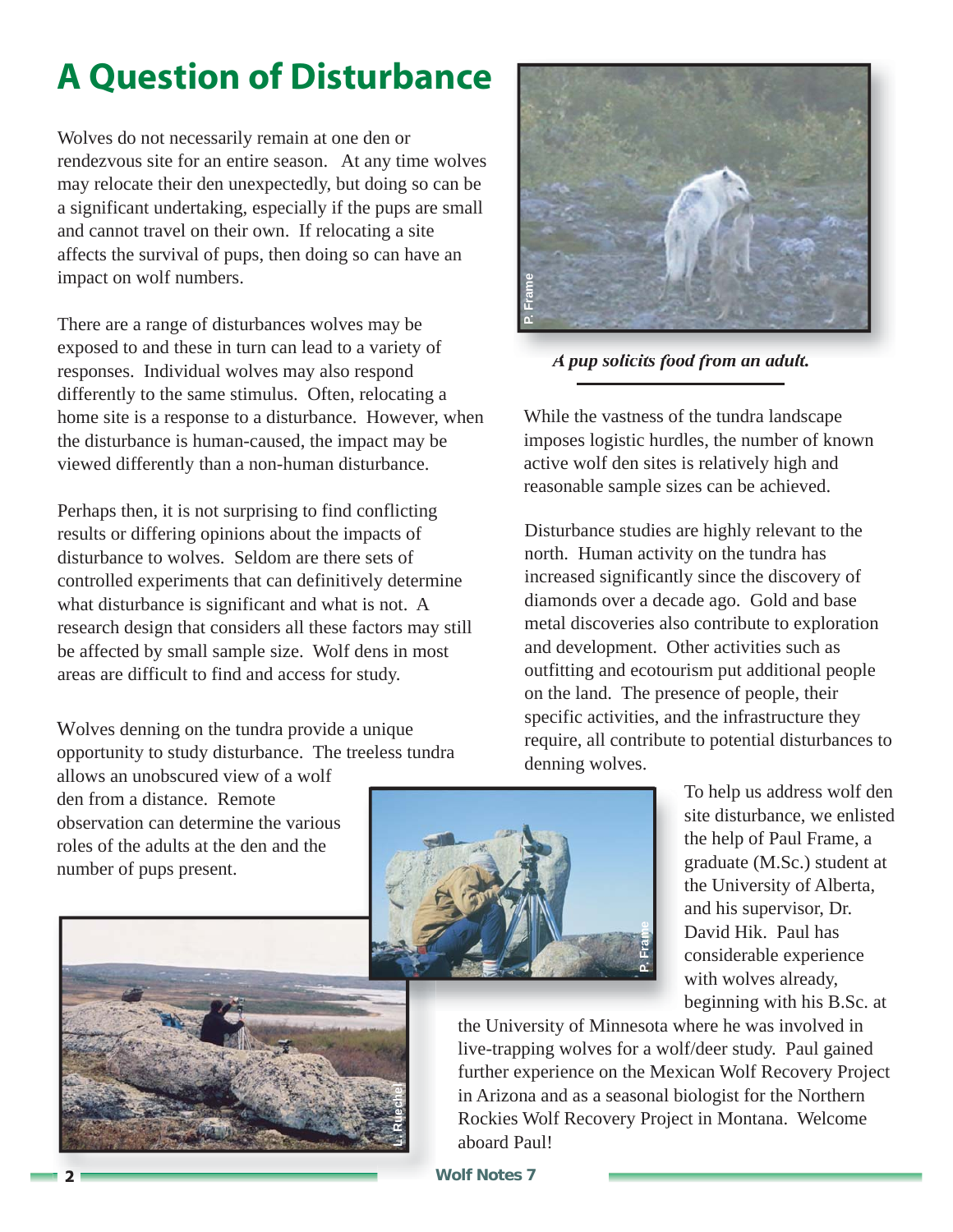# **Study Objectives**

We are using den site observations and low intensity experimental disturbance to meet the following objectives:

- 1. Describe the behavioral responses of wolves to humans near the den.
- 2. Describe and measure changes in wolf behavior after disturbance.
- 3. Investigate whether packs respond differently as pups grow.

# **First Year Results**

This summer we observed eight wolf dens and conducted a low intensity disturbance treatment at six of them. The field season started on June 6th and ended August 24th. Paul Frame and his assistants, Lorna Ruechel and Gudrun Pfluger, spent 52 nights in the field. A field camp was set up as temporary accommodations. On average, the distance of these field camps from the den was 2.7 km. An observation point was established a little closer to the den to watch wolves, but still remain hidden from view.

After initial observations, Paul would walk up to the den while the adults were present and record their responses in a tape recorder. A handheld Global Positioning System (GPS) receiver recorded Paul's location. Knowing Paul's location and that of the den allowed us to measure the distance that Paul was from the den when wolves responded to his presence.

Dens were always approached upwind of the den so the wolves could easily get Paul's scent. When wolves left the den site, Paul used a laser range finder to measure distances that wolves were from him when they stopped running, or when they first vocalized. Paul's assistants videotaped the response of wolves from the hidden observation point.



**P. Frame**



*Top left: Adult male watches over the Box Lake den area. Above: Adult female and pups at Hilltop Lake den.*

Results of the disturbance experiment are still being analyzed, but preliminary results indicate wolves are more likely to move pups later in the year when the pups are more mobile. Variability among packs is high so it will be important to visit several dens this coming summer.

One change we are considering for next year is to use remote, automatic video cameras to document when wolves return to the den after the disturbance treatment. At some dens this past year, wolves took several

The disturbance treatment was designed to mimic an event that may happen on the tundra such as someone accidentally walking up to an active wolf den. This person may be a tourist, sportsman, or a surveyor.

hours before they returned to the den site. A remote video camera would document when the wolves return with potentionally less intrusion by observers.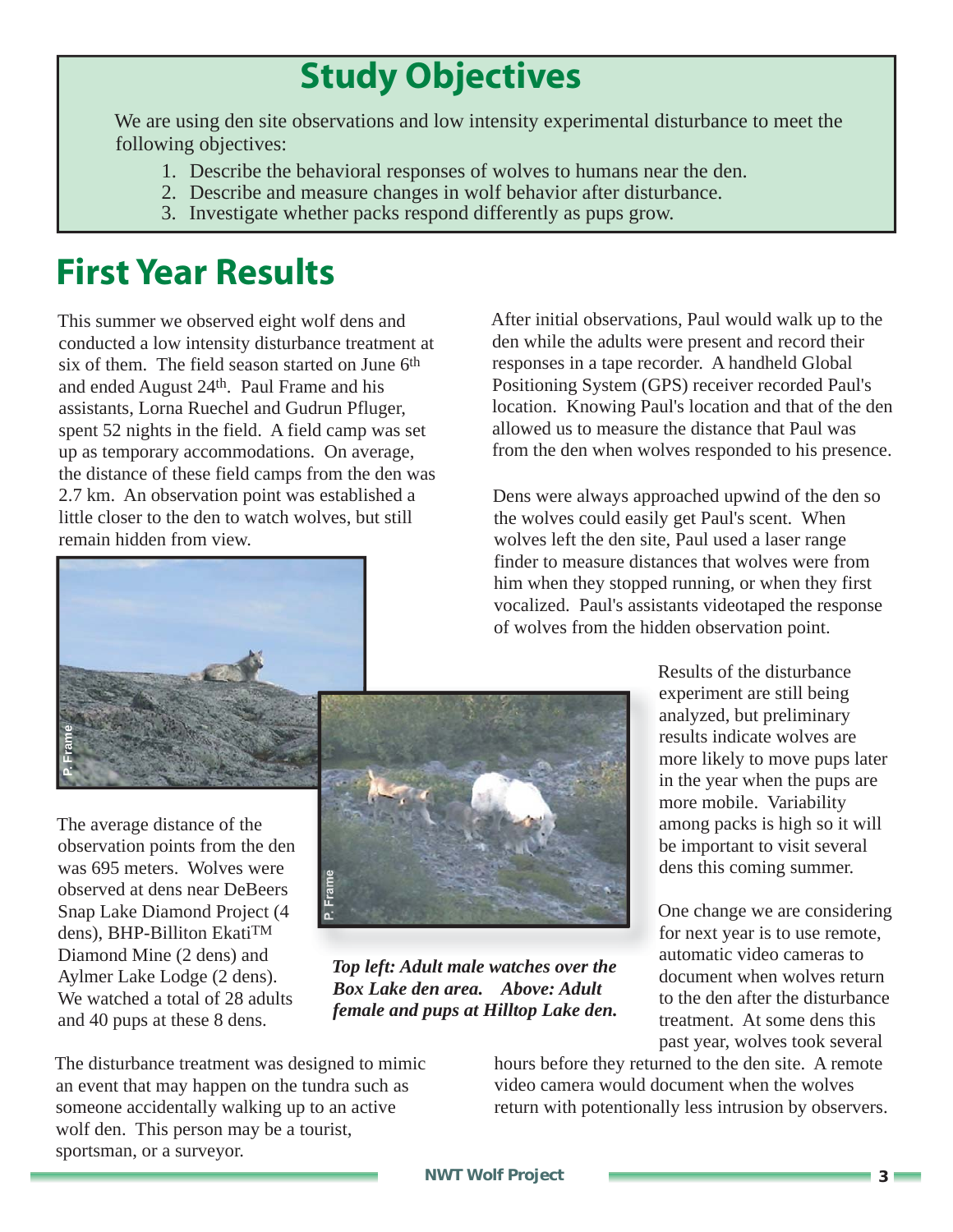### **GPS Radio-Collars & Wolf Movements**

We deployed two conventional VHF radio-collars and three GPS radio-collars on wolves in June 2002. We have used VHF collars to monitor active wolf den sites each year but the GPS collars are a test effort to collect detailed locations from wolves during denning. The frequency and precision of

locations from GPS collars allows detailed monitoring of wolf movements in areas having potential impacts from development.

The two VHF collars added to our existing sample of about 30 collared wolves. One VHF collar was deployed on a breeding female at a den site on the Snare River system northwest of Jolly Lake. The second VHF collar was fitted to a breeding female southeast of the Snap Lake area. This female was with a large male wolf, presumably her mate, and we collared him with one of the GPS radio-collars.

We had planned to deploy the three GPS collars on wolves denning on the EkatiTM claim block in support of our wolf observations there. The caribou survey that BHP Billiton conducts each year would also provide important information on caribou presence to relate to wolf activity. However, wolves were only at one den at the time of capture so we could only deploy one GPS collar at EkatiTM. We did not find other wolves nearby, so we deployed the other two remaining GPS collars in the Snap Lake area to address our study questions there.



*Wolf W385f captured and fitted with a GPS radio-collar.*

Unfortunately, one of the two Snap Lake GPS collars (on wolf W386m) automatically released two weeks after it was put on, instead of the expected three months. Still, we recorded some interested movements in that time (see the map below).



*Mapped GPS locations of wolf W386m (yellow dots) and wolf W388f (red dots) from two separate den sites south of the Snap Lake area. Note the trip - monitored for two weeks - that wolf W388f took in late July, likely to find caribou.*

> The second GPS collar collected 2,190 locations from 22 June through 20 August, including details of a trip more than 100 km from the home-site over 14 days (see the map above).

The GPS collar deployed near Ekati did not release in September and we were unable to retrieve it then. The collar was programmed to release once the power supply expired. This spring we hope to retrieve the collar when we re-visit the den site.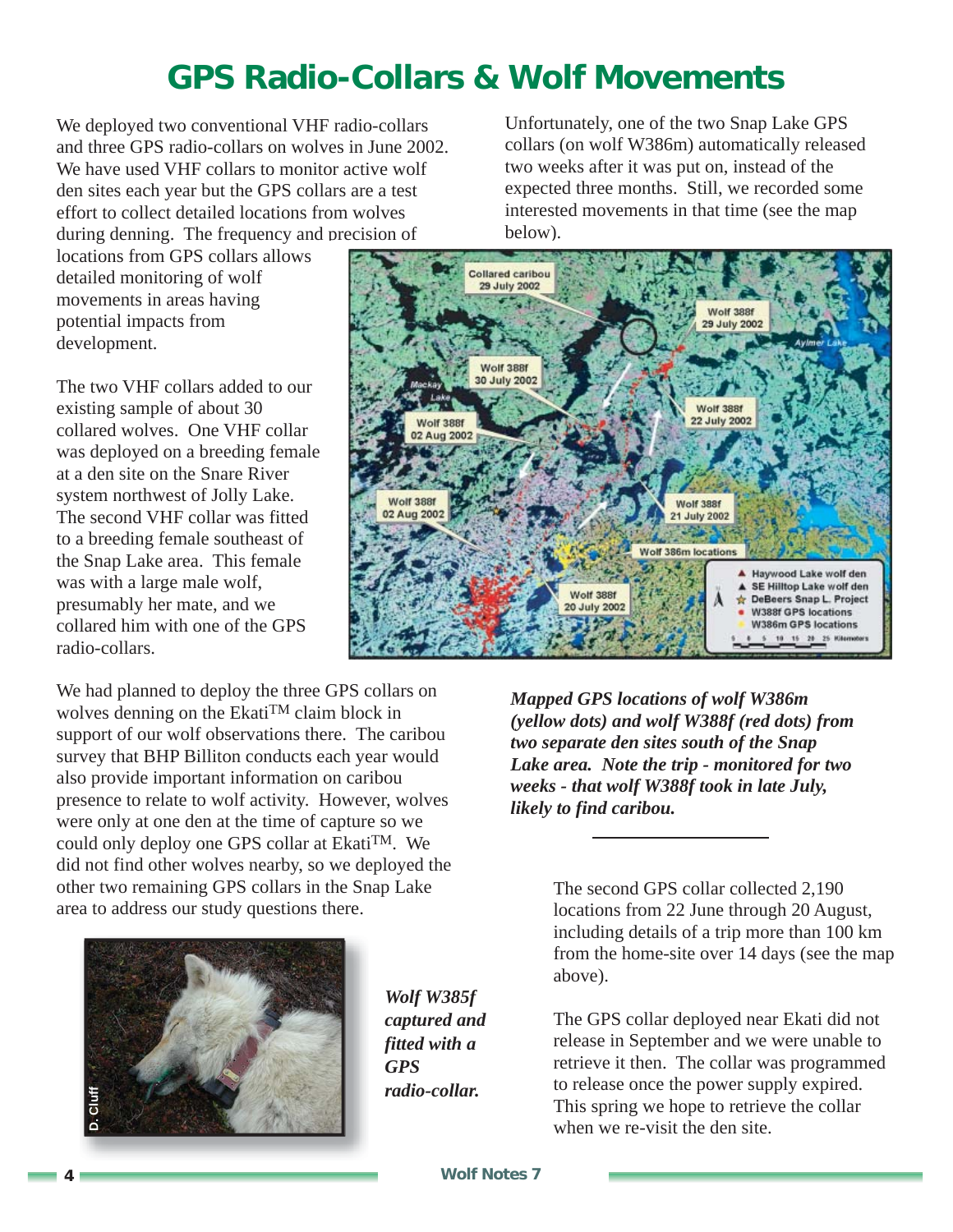# **2002 Pup Counts**

#### **Rationale**

We counted pups at dens to estimate the annual production of young and their recruitment into the population. In general, wolf pup survival can indicate a healthy food source for wolves. Demonstrating that wolves can successfully raise pups near mining activity would also suggest that any impacts to wolves associated with mine operations are likely negligible. However, the difficulty is that pup counts at dens tend to be extremely variable and typically range from no pups to eight. We even had one den with 15 pups in summer 2000! Perhaps the most telling situation, then, would be the scenario where pups failed to survive at a den several years in a row. While this scenario has not been observed, only annual routine monitoring could detect its occurrence.

We visited 13 active den sites in 2002 and counted 44 adult wolves and 64 pups. Therefore, we calculated an average of 3.4 adults and 4.9 pups per den this year. Keep in mind that these counts are conservative because they are often done from an airplane and occasionally some pups may not be seen. Good ground observations tend to overcome this problem, but doing so takes time, and counts at all sites might take two months to complete. At right is the list of active wolf dens where we looked for pups.



*An adult brings food back to the den.*



*Pups at the Hilltop Lake den in late June.*

| <b>Pack</b>                             | <b>Date</b>        |        | Type <sup>1</sup> #Adults #Pups |                |
|-----------------------------------------|--------------------|--------|---------------------------------|----------------|
| Haywood Lake                            | 08 Jun<br>23 Aug   | G<br>A | 2<br>$\overline{2}$             | 0<br>$\Omega$  |
| <b>Box Lake</b>                         | 19 Jun             | G      | 6                               | 6              |
| Lockhart Lake                           | 25 Jun             | G      | 3                               | 5              |
| <b>Hilltop Lake</b>                     | 02 Jul<br>25 Sep   | G<br>A | 4<br>3                          | 11<br>3        |
| Lac de Gras North                       | $14$ Jul<br>25 Sep | G<br>A | 3<br>3                          | 1<br>1         |
| N Shore Lac de Gras <sup>2</sup> 10 Jul | 17 Jul             | G<br>G | 2<br>$\overline{2}$             | 3<br>6         |
| Rocky Lake                              | $27$ Jul<br>22 Aug | G<br>A | 2<br>3                          | 6<br>4         |
| Aylmer Lake West                        | 10 Aug             | G      | 5                               | 9              |
| Aylmer Lake South                       | 22 Aug             | G      | 3                               | $\overline{2}$ |
| N Thonokeid Lake                        | 22 Aug             | A      | 6                               | 8              |
| S Credit Lake                           | 22 Aug             | A      | $\overline{2}$                  | 3              |
| NE Mackay Lake                          | 23 Aug             | A      | 3                               | 5              |

 $A =$  Aerial observation;  $G =$  Ground observation 2 data from BHP-Billiton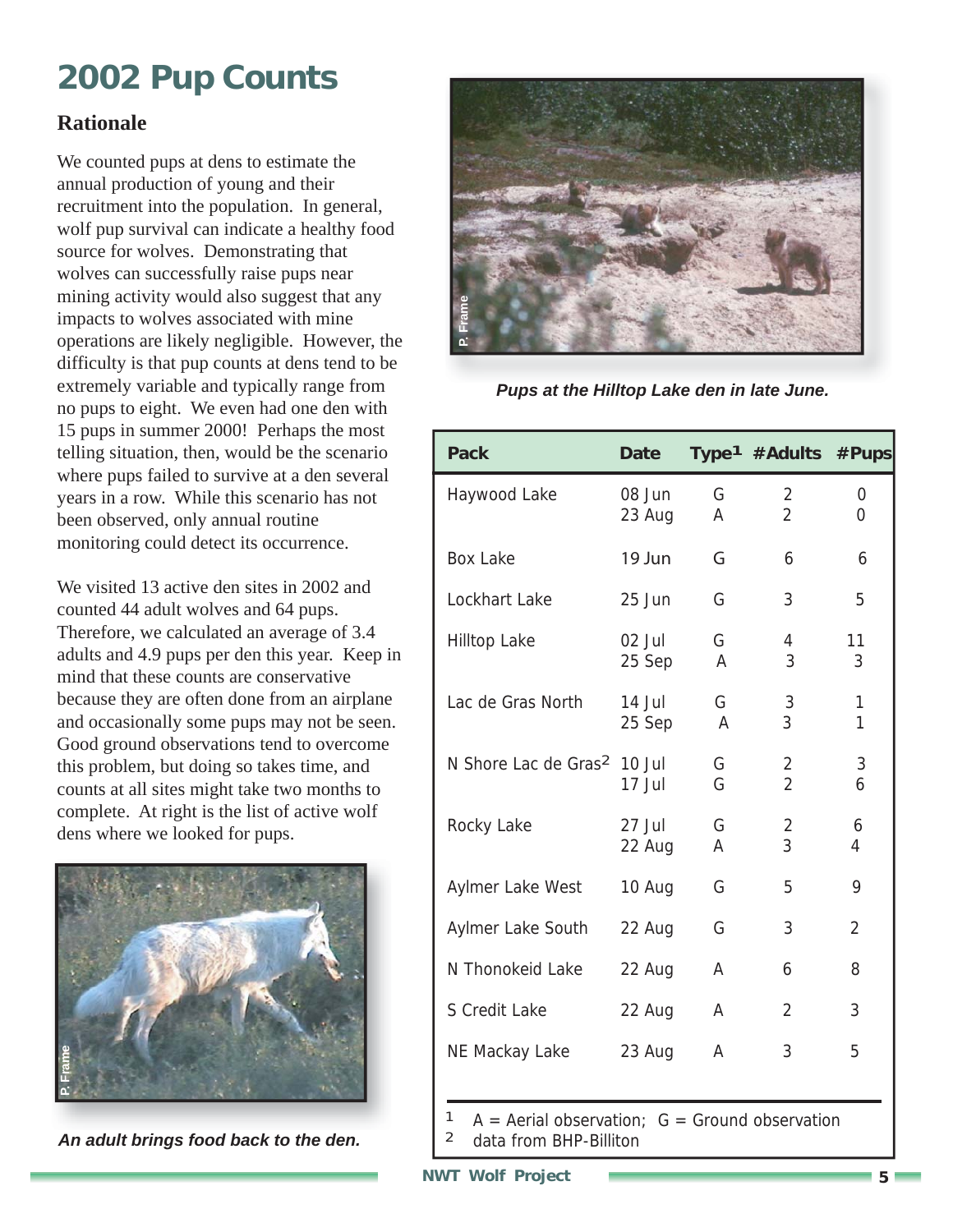### **Wolf Migration Patterns & Caribou**

Documenting and protecting important wildlife routes have long been goals of wildlife conservation and protected area strategies. Tundra wolves are important in the tundra ecosystem because they are strongly linked with barren-ground caribou, their main food source. Wolves follow these migratory caribou from the tundra in the summer to the forested areas south of the tree-line in winter.

Although people are aware that tundra wolves migrate with caribou, we currently have not documented critical migration routes of wolves or caribou. This is partly because of the huge area that these animals use and the logistics required to monitor them. Furthermore, the precise areas where caribou and wolves winter varies annually and migration routes or corridors, should they exist, could also vary.

Wolves are often considered "umbrella" species in conservation biology because their large ranges

include many other animals and their own specific habitat needs. The NWT Protected Areas Strategy includes conserving biodiversity among its goals in setting aside protected



areas. Therefore, preserving the integrity of caribou-wolf dynamics in the north will benefit other species too.

Indeed, the annual migration of caribou and wolves is a critical part of the northern caribou-wolf system. By association, wolf locations and their travel routes could also add to our interpretation of caribou movements.

So far, satellite radio-collars deployed on Bathurst caribou since 1996 have helped map seasonal movements, although the number of caribou monitored remains low (about 10/year).

In 1997 and 1998, 23 satellite radio-collars were collectively deployed on tundra wolves as part of a den ecology study initiated by the West Kitikmeot/Slave Study Society.

This wolf collaring effort effectively doubled the annual sample size for mapping the distribution of the Bathurst caribou herd for those years because these wolves were captured on the Bathurst range. However, these satellite radio-collars previously deployed on wolves had a lifespan of only one year, were imprecise, and were optimized for summer data collection during denning. Therefore, data collected during winter were sparse.



*Caribou-wolf dynamics have a major impact on northern ecosystems.*

This strong association between predator and prey needs further study because understanding its mechanisms would allow us to predict potential changes in caribou and wolf availability resulting from economic development or climate change in the north.

Quantifying the role of the wolf in influencing caribou movements and population dynamics is a long term goal that must be considered when managing the caribou resource. Mitigating landscape changes and adapting wolf and caribou management for commercial, recreational, and subsistence hunts also depend on this information.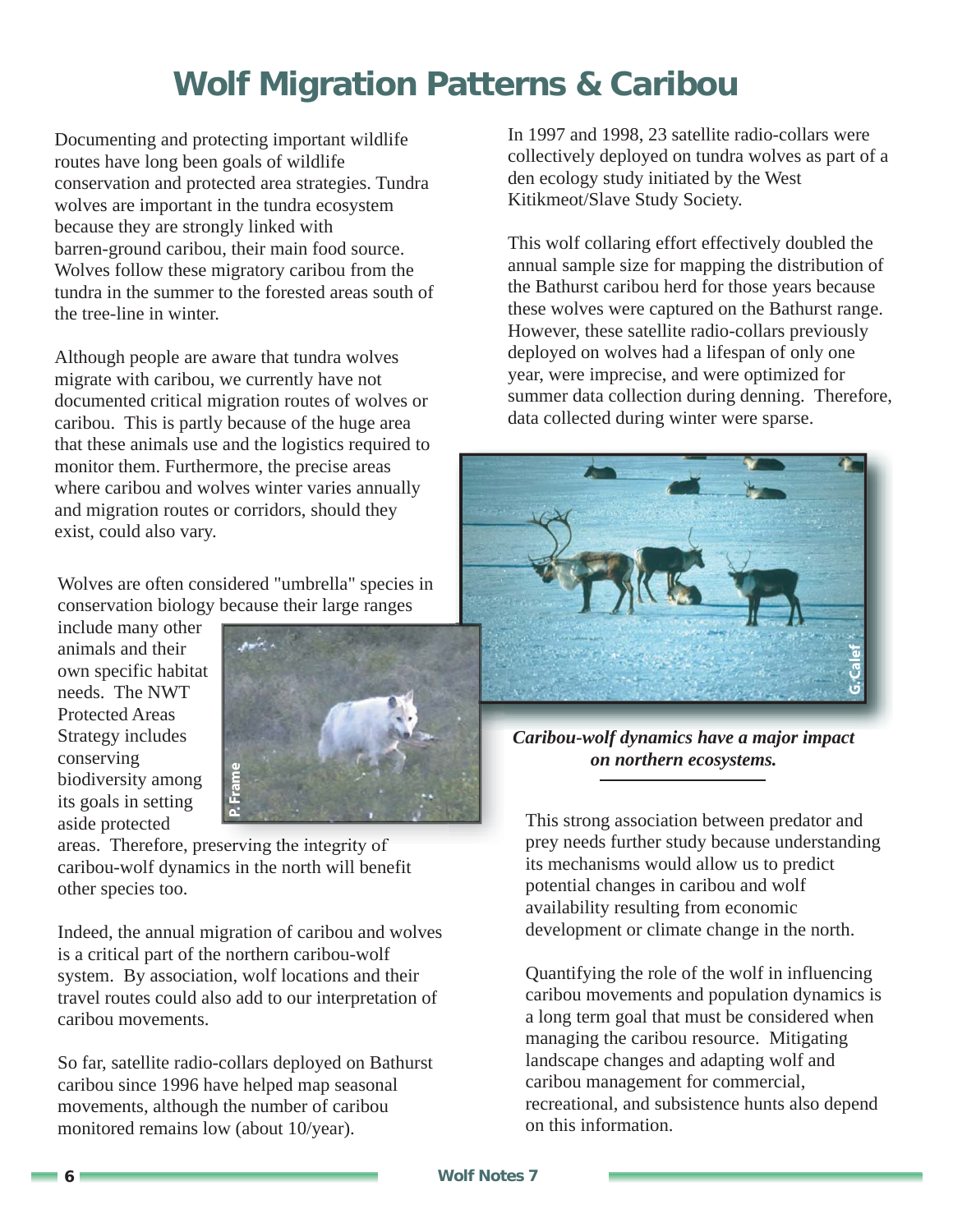### **Movement Studies Results**

Wolves radio-collared in the late 1990s have revealed some wintering areas of the Bathurst caribou that were not indicated by the collared caribou. The satellite collars on wolves have since been removed and replaced by conventional VHF radio-collars. However, the signal range for VHF collars is limited to less than 50 kilometers and locations must be gathered using aircraft at high cost. Weather limitations and reduced daylight in winter further reduce tracking opportunities. Despite the limited number of locations that we obtained, wolf movement data are effectively assisting in mapping wolf and caribou winter distribution.

The VHF collars alone do not allow us to assess the areas used seasonally by Bathurst wolves and associated caribou. A larger, more rigorous sampling regime is necessary to employ recent analytical methods determining space use. Correctly modeling the use of space by wolves requires many locations that represent the full range of space use. This, in turn, requires that locations of wolves are collected throughout the range of times, seasons, and activity periods likely to affect their movements. To date, this has not been done for wolves in the Northwest Territories or Nunavut.

Recently, our existing wolf movement data has contributed to a statistical modeling effort by researchers at the University of Alberta so we can better describe the relationship between wolf locations and various features on the landscape. Results are preliminary, although it is clear that responses of wolves to vegetation and caribou do exist. Further analysis is underway to look at possible influences of human disturbance on wolf distribution.

We need to follow up on these earlier results so we plan to monitor individual wolves again but over a 2-year period. We propose to spread out geographically (in the NWT and Nunavut) our deployment of GPS satellite collars so to traverse the Bathurst caribou herd range and its overlap area with the Ahiak (formerly Queen Maud Gulf) and Beverly caribou herds.

Monitoring wolves in this manner will provide movement data to better identify migration routes or corridors for both wolves and caribou. In addition, the possibility that economic development has measurable effects on the movement of wolves can be investigated further.



**Possible GPS collar deployment areas for wolves.**